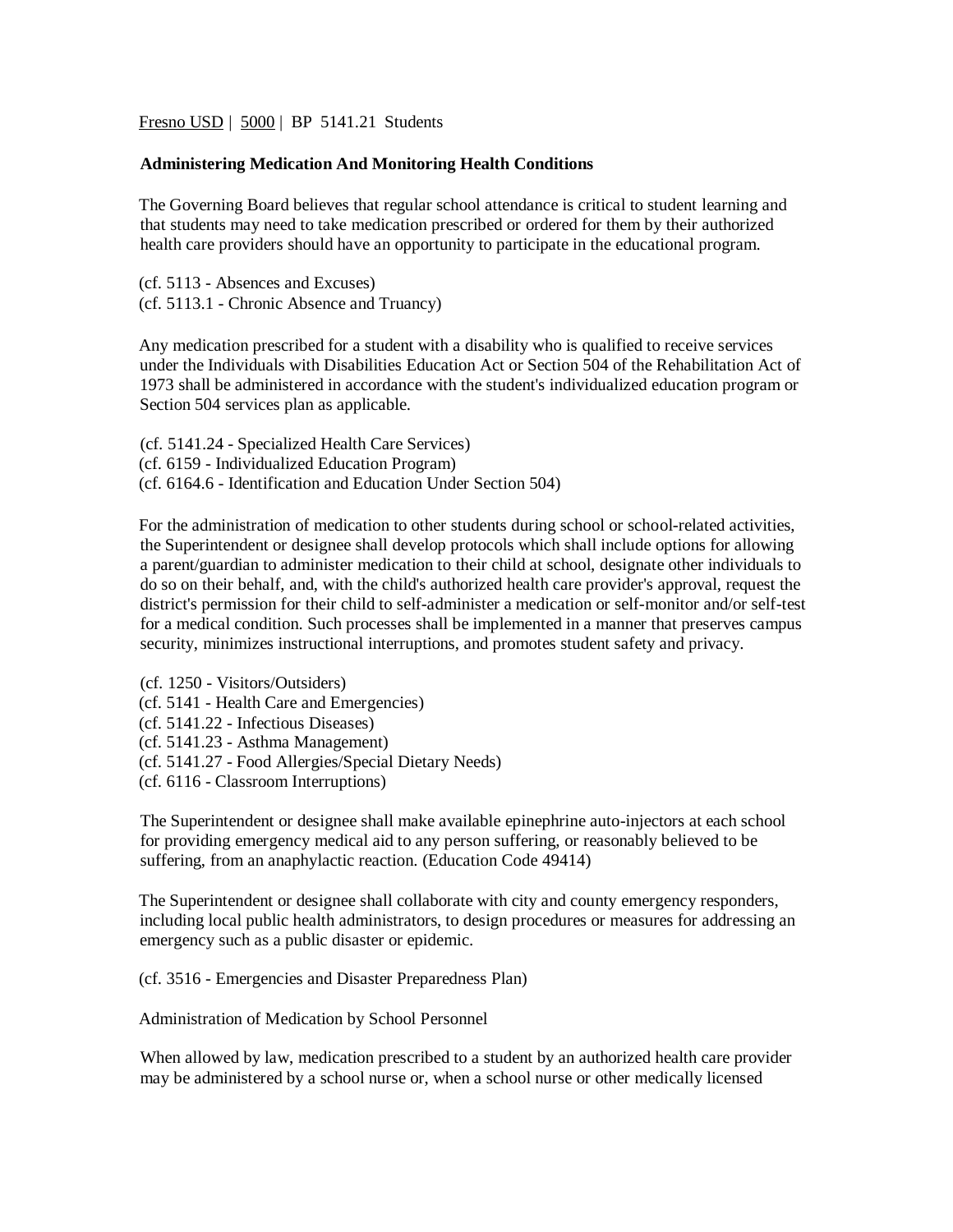person is unavailable and the physician has authorized administration of medication by unlicensed personnel for a particular student, by other designated school personnel with appropriate training. School nurses and other designated school personnel shall administer medications to students in accordance with law, Board policy, administrative regulation, and, as applicable, the written statement provided by the student's parent/guardian and authorized health care provider. Such personnel shall be afforded appropriate liability protection. (Ed Code 49423).

(cf. [3530](http://www.gamutonline.net/displayPolicy/170705/5) - Risk Management/Insurance)

(cf. [4119.42](http://www.gamutonline.net/displayPolicy/171718/5)[/4219.42](http://www.gamutonline.net/displayPolicy/171293/5)[/4319.42](http://www.gamutonline.net/displayPolicy/171294/5) - Exposure Control Plan for Bloodborne Pathogens) (cf. [4119.43](http://www.gamutonline.net/displayPolicy/171720/5)[/4219.43](http://www.gamutonline.net/displayPolicy/171297/5)[/4319.43](http://www.gamutonline.net/displayPolicy/171298/5) - Universal Precautions)

The Superintendent or designee shall ensure that school personnel designated to administer any medication receive appropriate training and, as necessary, retraining from qualified medical personnel before any medication is administered. At a minimum, the training shall cover how and when such medication should be administered, the recognition of symptoms and treatment, emergency follow-up procedures, and the proper documentation and storage of medication. Such trained, unlicensed designated school personnel shall be supervised by, and provided with immediate communication access to, a school nurse, physician, or other appropriate individual. (Education Code [49414,](http://www.gamutonline.net/displayPolicy/249240/5) 49414.3, [49414.5,](http://www.gamutonline.net/displayPolicy/315668/5) [49423,](http://www.gamutonline.net/displayPolicy/132359/5) [49423.1\)](http://www.gamutonline.net/displayPolicy/352082/5)

The Superintendent or designee shall maintain documentation of the training and ongoing supervision, as well as annual written verification of competency of other designated school personnel.

(cf. 4131 - Staff Development) (cf. 4231 - Staff Development) (cf. 4331 - Staff Development)

"Consistent with Health and Safety Code section 1799.103, employees are not prohibited from providing emergency medical treatment (first aid) when a student experiences a life-threatening condition requiring emergency assistance. An emergency is a "…condition or situation in which an individual has a need for immediate medical attention, *or* where the potential for such need is perceived by emergency personnel or a public safety agency." (*Van Horn v. Watson* (2008) 45  $Cal.4<sup>th</sup> 322.$ 

An employee who finds it necessary to administer emergency medical treatment, such as the administration of injectable epinephrine, would be subject to Health and Safety Code section 1799.102, which provides pertinent part: "No person who in good faith, and not for compensation, renders emergency medical or nonmedical care at the scene of an emergency shall be liable for any civil damages resulting from any act or omission other than an act or omission constituting gross negligence or willful or wanton misconduct." (Health & Safety Code section 1799.102(b)(2).)

*Fresno Unified School District does not harass, intimidate, or discriminate on the basis of race, color, ethnicity, national origin, ancestry, age, creed, religion, political affiliation, gender, gender identity or expression or genetic information, mental or physical disability, sex, sexual orientation, parental or marital status, military veteran status, or any other basis protected by law or regulation, in its educational program(s) or employment.*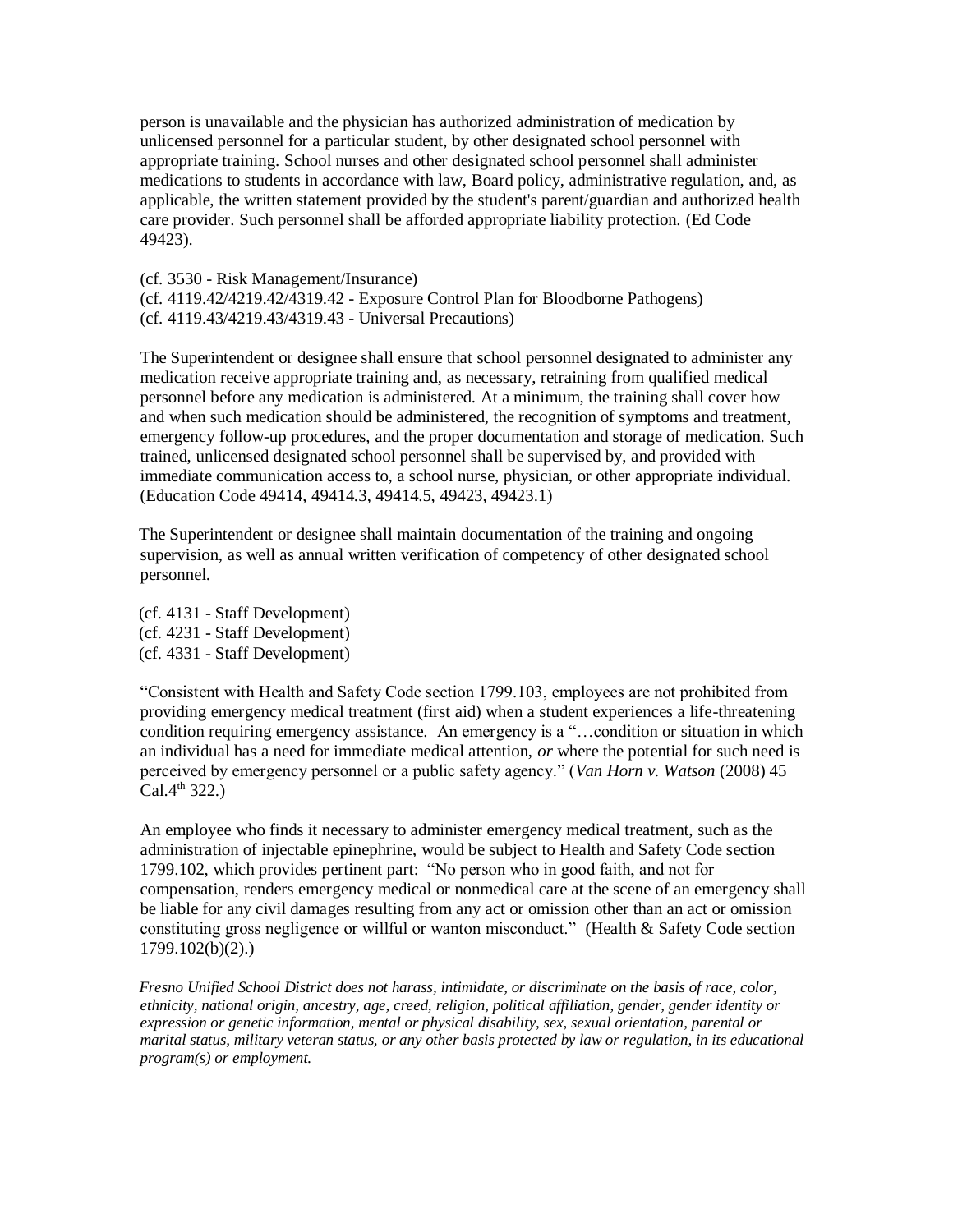Legal Reference:

EDUCATION CODE 48980 Notification at beginning of term 49407 Liability for treatment 49408 Emergency information 49414 Emergency epinephrine auto-injectors 49414.5 Providing school personnel with voluntary emergency training 49414.7 Emergency medical assistance: administration of epilepsy medication 49422-49427 Employment of medical personnel, especially: 49423 Administration of prescribed medication for student 49423.1 Inhaled asthma medication 49480 Continuing medication regimen; notice

BUSINESS AND PROFESSIONS CODE 2700-2837 Nursing, especially: 2726 Authority not conferred

2727 Exceptions in general 3501 Definitions 41191.2 Acquisition of epinephrine auto-injectors

CODE OF REGULATIONS, TITLE 5 600-611 Administering medication to students 620-627 Administration of emergency antiseizure medication by trained volunteer nonmedical school personnel

UNITED STATES CODE, TITLE 20 1232g Family Educational Rights and Privacy Act of 1974 1400-1482 Individuals with Disabilities Education Act

UNITED STATES CODE, TITLE 29 794 Rehabilitation Act of 1973, Section 504

COURT DECISIONS American Nurses Association v. Torlakson, (2013) 57 Cal.App.4th 570

Management Resources: CSBA PUBLICATIONS Pandemic Influenza, Fact Sheet, September 2007 AMERICAN DIABETES ASSOCIATION PUBLICATIONS Glucagon Training Standards for School Personnel: Providing Emergency Medical Assistance to Pupils with Diabetes, May 2006 CALIFORNIA DEPARTMENT OF EDUCATION PUBLICATIONS Legal Advisory on Rights of Students with Diabetes in California's K-12 Public Schools, August 2007 Training Standards for the Administration of Epinephrine Auto-Injectors, December 2004 NATIONAL DIABETES EDUCATION PROGRAM PUBLICATIONS

Helping the Student with Diabetes Succeed: A Guide for School Personnel, June, 2003